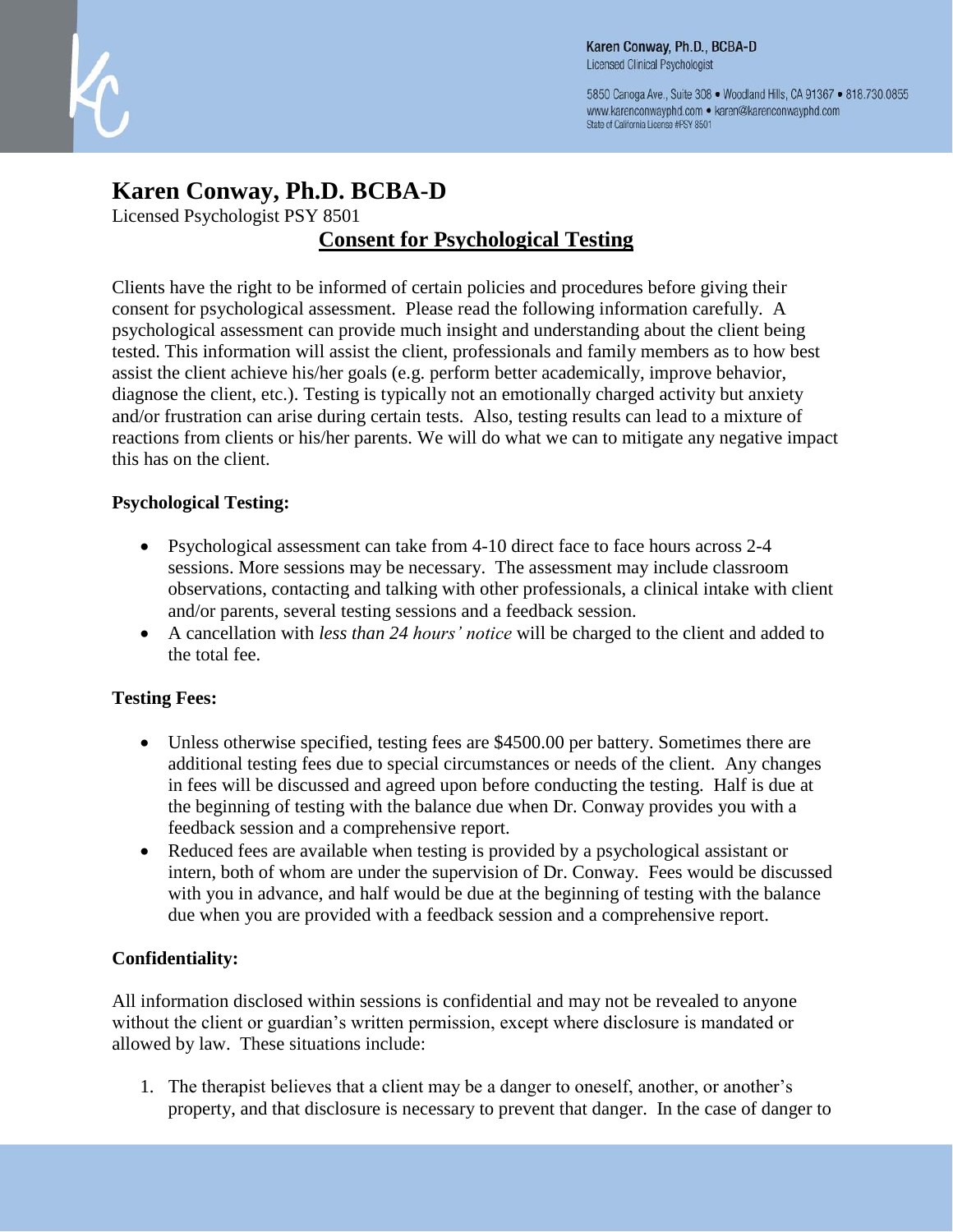

5850 Canoga Ave., Suite 308 . Woodland Hills, CA 91367 . 818.730.0855 www.karenconwayphd.com . karen@karenconwayphd.com State of California License #PSY 8501

another, the counselor is require to notify the police and take reasonable steps to warn the intended victim.

- 2. There is reasonable suspicion of actual or potential child abuse (emotional, physical, sexual) or neglect involving the client or other known by the client.
- 3. There is reasonable suspicion of neglect or abuse of a dependent adult or elderly person.
- 4. A client is "gravely disabled" (i.e. is unable to take care of basic needs such as feeding, self-grooming, getting home safely).
- 5. A valid court order (e.g., legal subpoena) is issued for a client's files.

In addition, psychological assistants and/or doctoral interns will sometimes do some of the testing, scoring, and writing of reports. Test- scoring assistant(s) will sometimes have access to test record forms when assisting with test scoring, which will take place under my supervision. Administrative staff will have access to some information for billing and other administrative activities.

#### **Clinical Files:**

The law requires that written records of services be maintained to help assure that clients are receiving a consistent quality of care. A confidential file will be maintained to provide a written record of services. All raw test data will be kept for a minimum of 7 years.

#### **Contacting Me**

I am often not immediately available by telephone. When I am unavailable, my telephone is answered by voice mail which I check throughout the day. I will make every effort to return your call on the same day you make it with the exception of weekends and holidays. If you are difficult to reach, please leave some times when you will be available. If you cannot reach me, and you feel that you cannot wait for me to return your call, you should call your family physician or 911. If a family member is threatening violence or suicide, you need to call 911. The police are well trained to handle situations ranging from suicidal individuals to out-ofcontrol teens. Additional numbers that may be helpful include: California Youth Crises Line (800) 843-5200, Child Abuse Hotline (800) 540-4000, Domestic Violence Hotline (322) 681- 2626, Elder Abuse Hotline (800) 992-1660 and Suicide Prevention Center (310) 391-1253. If I am unavailable for an extended time, I will provide you with the name of a trusted colleague whom you can contact if necessary.

Your signature below indicates:

- You have read and fully understand all of the policies and procedures described above.
- You understand that violation of any of these policies may result in the termination of services.
- You are voluntarily consenting to and authorizing Karen Conway, Ph.D. BCBA-D. to provide psychological testing services.